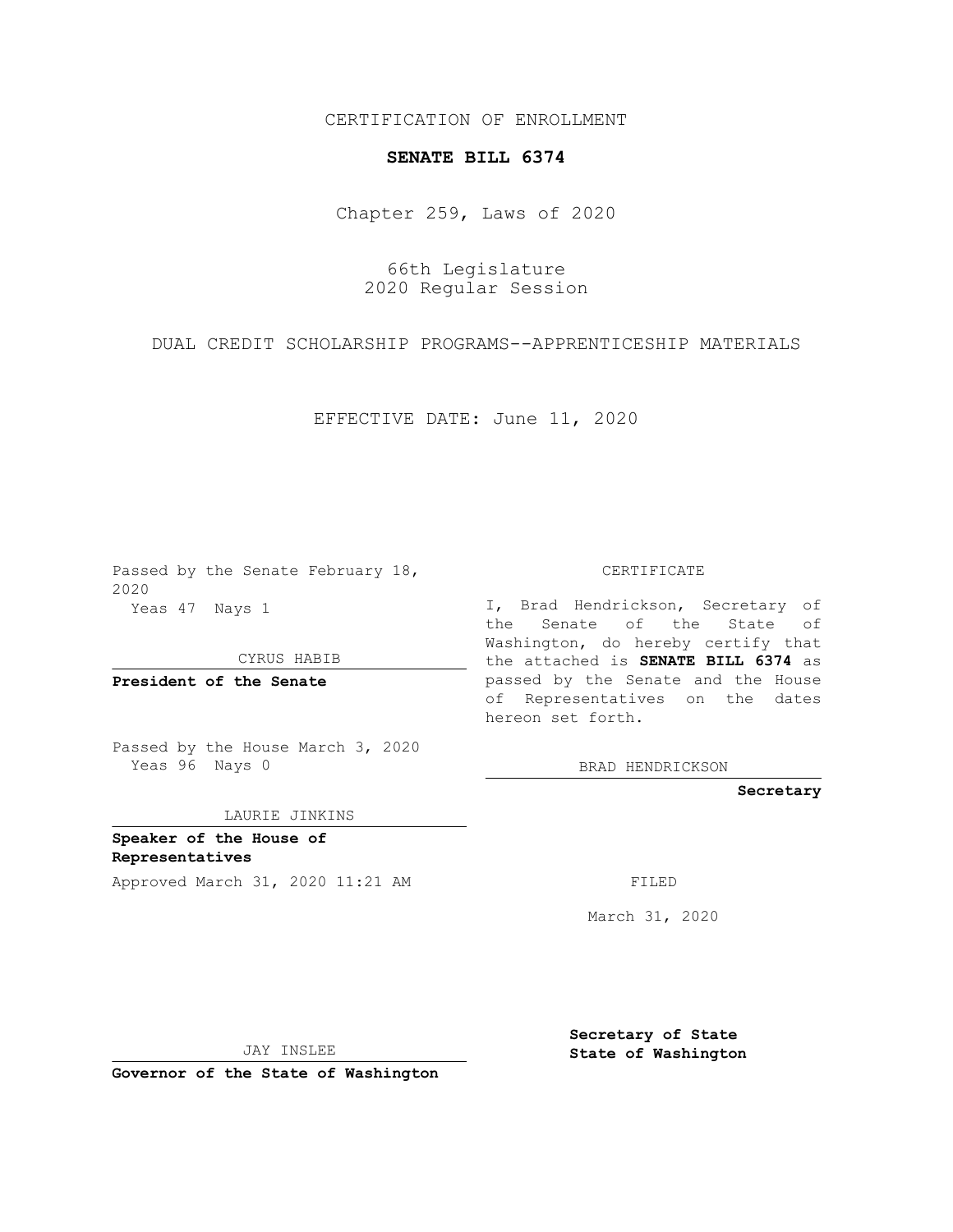## **SENATE BILL 6374**

Passed Legislature - 2020 Regular Session

**State of Washington 66th Legislature 2020 Regular Session**

**By** Senators Holy, Mullet, Padden, Wilson, L., and Wilson, C.

Read first time 01/15/20. Referred to Committee on Higher Education & Workforce Development.

1 AN ACT Relating to apprenticeship materials for dual credit 2 scholarship programs; and amending RCW 28B.76.730.

3 BE IT ENACTED BY THE LEGISLATURE OF THE STATE OF WASHINGTON:

4 **Sec. 1.** RCW 28B.76.730 and 2019 c 176 s 1 are each amended to 5 read as follows:

 (1) The legislature recognizes that dual credit programs reduce both the cost and time of attendance to obtain a postsecondary degree. The legislature intends to reduce barriers and increase access to postsecondary educational opportunities for low-income students by removing the financial barriers for dual enrollment 11 programs for students.

 (2) The office, in consultation with the institutions of higher education and the office of the superintendent of public instruction, shall create the Washington dual enrollment scholarship pilot program. The office shall administer the Washington dual enrollment scholarship pilot program and may adopt rules as necessary.

17 (3) Eligible students are those who meet the following 18 requirements:

19 (a) Qualify for the free or reduced-price lunch program;